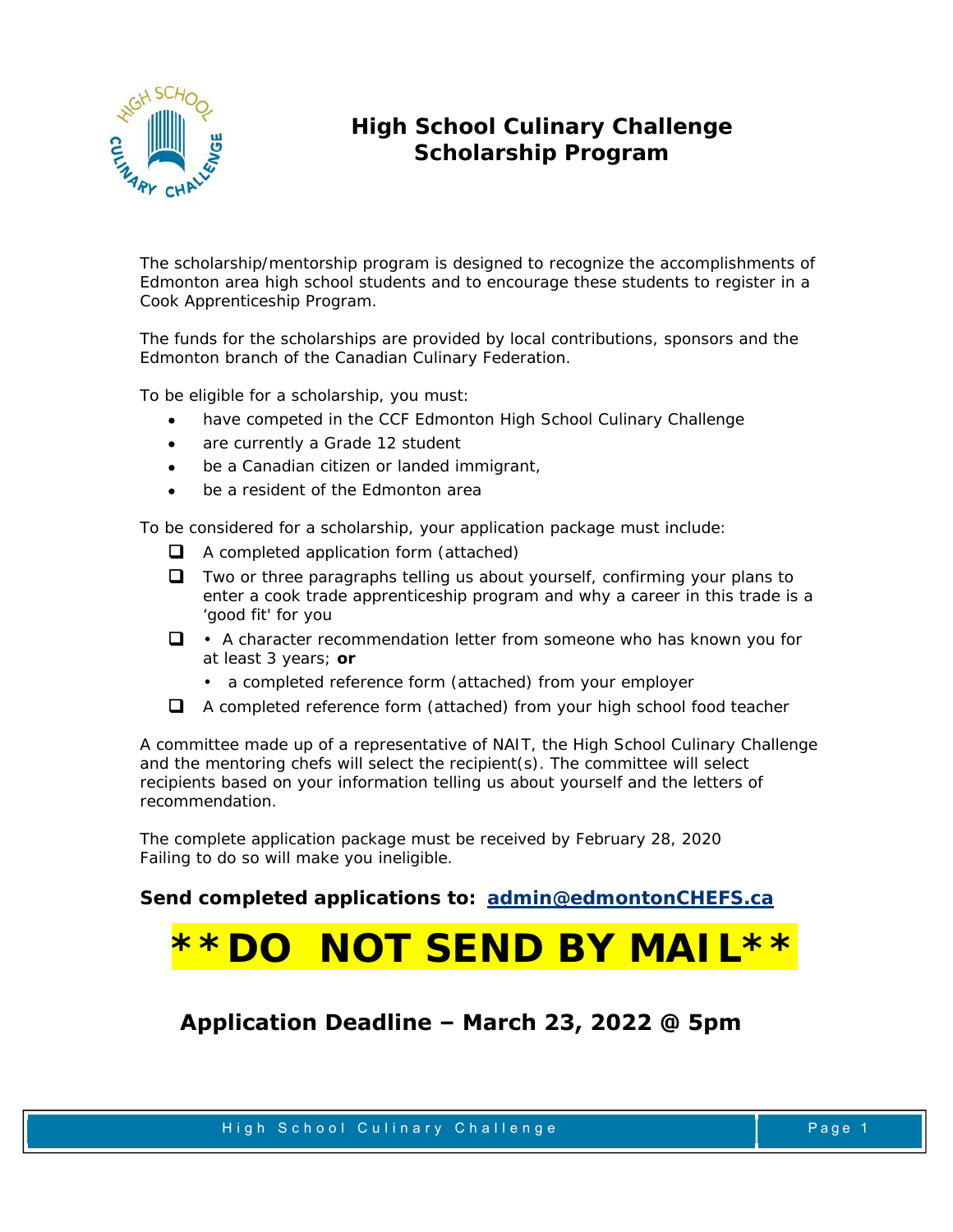

## **HIGH SCHOOL CULINARY CHALLENGE SCHOLARSHIP APPLICATION**

**To:** Chair, High School Culinary Challenge

I hereby apply for one the High School Culinary Challenge Scholarships. I certify that I am eligible to apply, i.e. I am a Canadian citizen or landed immigrant, a resident of the Edmonton area, and have competed in the CCF Edmonton High School Culinary Challenge.

I further understand that:

- I will be interviewed by a committee made up of a representative of NAIT, the High School Culinary Challenge and the mentoring chefs, and their determination as to the recipient of the scholarship(s) will be final.
- I also further understand that the scholarship program is designed for indentured apprentices in the cook trade and that over the expected three years of apprenticeship I will be working in three establishments with a rotation of one year per establishment.
- Apprenticeship tuition fees will be paid yearly by the High School Culinary Challenge upon successful completion of the apprenticeship program of the previous year.

| <b>First Name</b>                                                     | Initial  | Last Name   |                      |
|-----------------------------------------------------------------------|----------|-------------|----------------------|
|                                                                       |          |             |                      |
| <b>Street Address</b>                                                 |          |             |                      |
|                                                                       |          |             |                      |
| City                                                                  | Province | Postal Code |                      |
|                                                                       |          |             |                      |
| Tel: (Cell / Home)                                                    |          | Email       |                      |
|                                                                       |          |             |                      |
| High School Name                                                      |          |             | <b>Current Grade</b> |
|                                                                       |          |             |                      |
| Signature (Applicant)                                                 |          | Date        |                      |
|                                                                       |          |             |                      |
| Signature (Parent / Guardian)<br>(if applicant under 18 years of age) |          | Date        |                      |
|                                                                       |          |             |                      |
|                                                                       |          |             |                      |